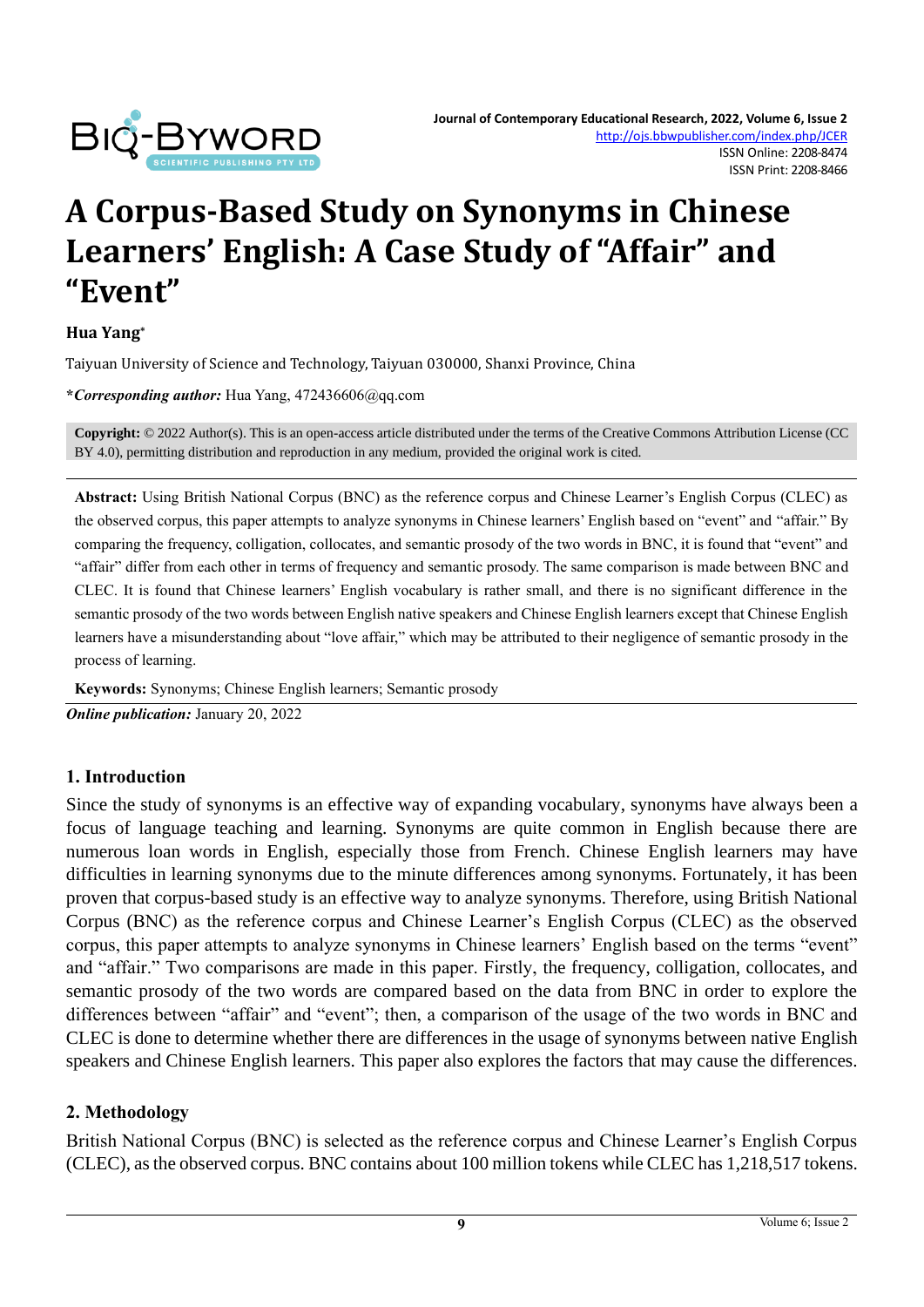BNC is searched online, and AntConc is used as the searching tool to search CLEC. Firstly, the frequencies of the terms, "affair" and "event," in the two corpora are compared. Secondly, the colligations of the two words are extracted. Then, the collocates  $(MI > 3)$  of the two words are selected by setting the span as 1L. Finally, based on the selected collocates, this paper analyzes the semantic prosody of "affair" and "event."

## **3. Data analysis and discussion**

## **3.1. Comparison of frequency**

Firstly, the frequency of "affair" is analyzed. In BNC, "affair," as a lemma, appears 9,977 times, among which its singular form appears 3,073 times, while its plural form appears 6,904 times. In CLEC, "affair," as a lemma, appears 35 times, among which its singular form appears 10 times, while its plural form appears 25 times. "Event," as a lemma, appears 20,439 times in BNC and 57 times in CLEC; its singular form appears 10,227 times in BNC and 20 times in CLEC, while its plural form appears 10,212 times in BNC and 37 times in CLEC. The data on their total frequency (lemma) are shown in **Table 1**.

#### Table 1. Comparison of frequency

|          | $BNC$ (size: $100m$ ) | CLEC (size: 1.23m) | Chi-sauare | Significance |
|----------|-----------------------|--------------------|------------|--------------|
| "Affair" | 9977                  |                    | 60.72      | 0.000000     |
| "Event"  | 20439                 |                    | 146.93     | 0.000000     |

Considering the size of each corpus and frequency of "affair" in each corpus, this paper calculates the chi-square in order to determine whether this difference is statistically significant. The result shows that the frequency of "affair" (9,977times) in BNC is significantly larger than that of "affair" (35 times) in CLEC  $(X^2 = 60.72)$ . The same calculation is done for the frequency of "event." The result indicates that the frequency of "event" (20,439 times) in BNC is significantly larger than that of "event" (37 times) in CLEC  $(X^2 = 146.93)$ .

## **3.2. Colligations of "affair" and "event"**

The colligations of "affair" and "event" are extracted from large amounts of data.

(1) Adjective + affair/event (domestic, international, foreign, etc.)

#### **Example 1.**

Perhaps he couldn't bear to, perhaps it was just that he felt that marriage is a **private affair**. Now, the Rotary Club is hoping that the party will become an **annual event**.

(2) Noun + affair/event (love, community, etc.)

## **Example 2.**

It's a film called Seventh Heaven, which is about a **love affair** in the sewers in 1927. They conclude that the onset or relapse of schizophrenia is associated either with high EE or with an independent **life event**.

(3) Art (determiner) + affair/event (the, an)

#### **Example 3.**

There is a tide in **the affairs** of men which, taken at the flood, leads on to fortune. **The event** – MTV Music Video Awards – looks set to be a who's-who of rock greats.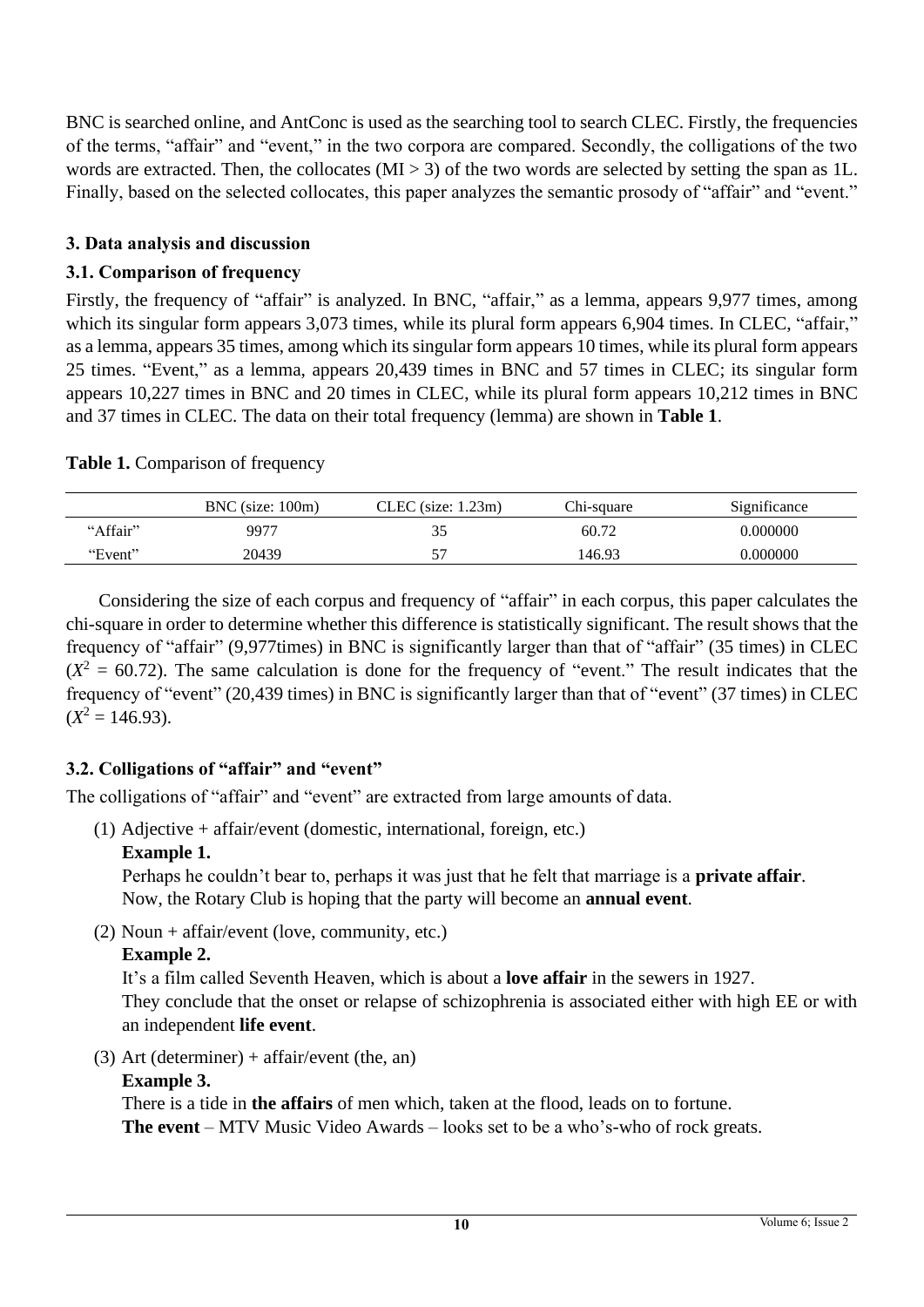(4) Number + affair/event (two, three, etc.)

#### **Example 4.**

I just wondered whether the timing of the **two affairs** overlapped, that's all. On Wednesday, there are **two events** – an arena trial and a chat show.

(5) Prep + art + event + prep

## **Example 5.**

The worst of it is that one cannot yet express a proper anger about the state of things, since it is just about possible that the Frauleins Krabbe, Breuer, and Moller are innocent of any serious wrongdoing (if that's the right term) **in the affair of** the Uniform Urine.

**In the event of** having to evacuate the council chamber would everyone leave by one of the two exits at the rear of the chamber.

Among the five kinds of colligations above, the first four kinds are common in the data of both "event" and "affair" data, while the last colligation is more common in the data of "event" compared to "affair."

## **3.3. Collocates and semantic prosody of "affair"**

## **3.3.1. Collocates and semantic prosody of "affair" in BNC**

In this section, collocates and semantic prosody of "affair" are analyzed. Firstly, 100 collocates ( $MI > 3$ ; span: 1L) of "affair" are selected from BNC. Then, based on these collocates, this paper analyzes the semantic prosody of "affair."

The 100 collocates can be classified into four kinds, including words referring to geographical areas (24 types), a particular domain (20 types), personal activities (6 types), and other kinds. Geographical areas include words such as "foreign," "internal," and "European." Words referring to a particular domain include "social," "political," "commercial," etc. Personal activities refer to words such as "love," "private," and "personal." Since the rest of the words do not show any significant features, they are classified into other kinds. The classification of these collocates is shown in **Table 2**.

In general, "affair" has neutral semantic prosody; for example, "international affair," "business affair," "foreign affair," "African affair," "private affair," etc. However, by looking through the context of each collocate, this paper finds some collocates with negative semantic prosody, such as "love," "passionate," "casual," "sordid," "Rushdie," and "secret." Phrases such as "love affair," "passionate affair," "casual affair," and "secret affair" have similar meanings, referring to "a romantic and usually sexual relationship between two people who love each other but who are not married or living together" according to Collins COBUILD Advanced Learner's Dictionary. Usually, this kind of love relationship is not accepted by the society. Some of the concordances are listed here.

## **Example 6.**

She will play a bored wife who scandalizes her village in the 1920s by having a passionate **love affair** with a young pianist.

I have a feeling that most women want more than just a **casual affair**.

She just knew she was going to have a mad, **passionate affair** with him.

By 1859, she and Edward Bulwer-Lytton (later, first Earl of Lytton, q.v.) were having a **secret affair**.

"Sordid affair" ( $MI = 8.50$ ) is also a typical collocate, whose negative semantic prosody is strong.

## **Example 7.**

All concerned should be cross-examined to get to the bottom of the whole **sordid affair**. George Broomham was questioned, but only briefly, before he admitted the whole **sordid affair**.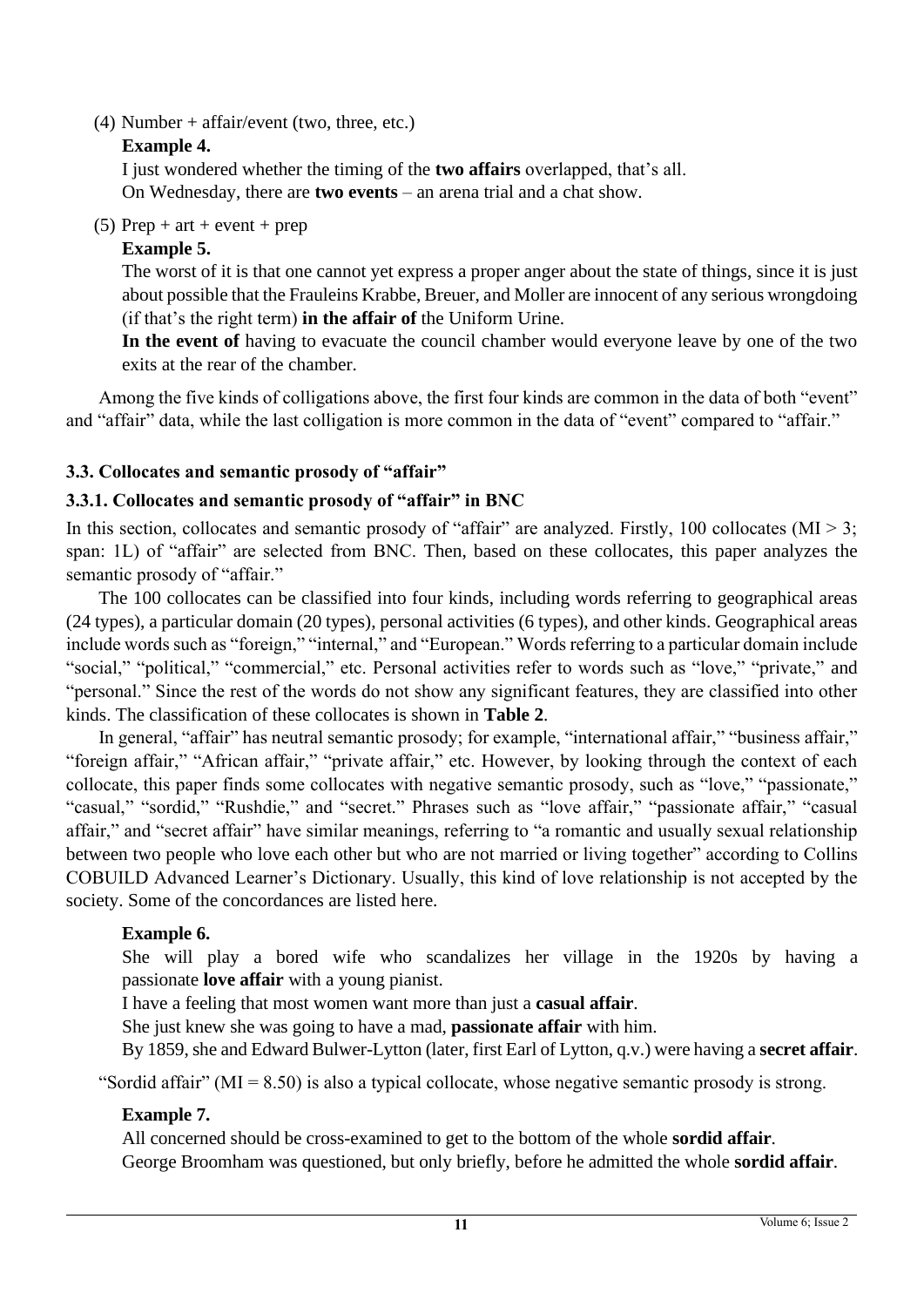In addition, "affair" can refer to a certain historical event. For instance, "Rushdie affair" is a proper term, which refers to a major controversy provoked by Salman Rushdie's novel – *The Satanic Verses*. This novel was protested fiercely by Muslims in several countries. Death threats were made against him, including a fatwa calling for his assassination issued by Ayatollah Ruhollah Khomeini, the Supreme Leader of Iran, on February 14, 1989, and as a result, he was placed under police protection by the British government. "Rushdie affair" is discussed heatedly by the British society at that time. Therefore, "Rushdie affair" has negative semantic prosody.

#### **Example 8.**

The **Rushdie affair** cannot help but set back hopes for an early release for the Western hostages in Lebanon.

It can be concluded from the analysis above that "affair" is a word that refers to specific activities in a certain field. It can also refer to secret love relationships, which are not accepted by the society. Besides, phrases such as "love affair" have negative semantic prosody. "Affair" can also be combined with a proper term in order to refer to a certain historical event.

|                     | Types (MI)                                                                                                              | Percentage |             |                                            |
|---------------------|-------------------------------------------------------------------------------------------------------------------------|------------|-------------|--------------------------------------------|
|                     | Foreign $(9.27)$ , internal $(8.53)$ , international $(5.98)$ , external $(7.83)$ , domestic $(6.54)$ ,                 |            |             |                                            |
| Geographical areas  | world (3.38), European (4.32), Welsh (6.60), Scottish (5.10), provincial (5,78),                                        |            |             |                                            |
|                     | regional $(4.98)$ , African $(5.76)$ , Indian $(5.7)$ , Westland $(10.29)$ , Asian $(5.56)$ , Eastern                   |            |             |                                            |
|                     | $(3.92)$ , Macao $(9.99)$ , Irish $(3.75)$ , mainland $(6.10)$ , Korean $(5.95)$ , Orkney $(6.35)$ ,                    |            |             |                                            |
|                     | and Palestinian (8.09).                                                                                                 |            |             |                                            |
|                     | Current (7.04), social (5.38), public (5.41), economic (5.93), financial (6.14),                                        |            |             |                                            |
|                     | consumer $(7.54)$ , political $(4.56)$ , corporate $(7.02)$ , business $(3.61)$ , legal $(5.02)$ ,                      |            |             |                                            |
| A particular domain | military $(5.14)$ , parliamentary $(6.48)$ , constitutional $(5.58)$ , civil $(3.53)$ , commercial                      |            |             |                                            |
|                     | $(3.29)$ , presidential $(4.92)$ , tax $(3.79)$ , security $(3.12)$ , expatriate $(9.07)$ , administrative              |            |             |                                            |
|                     | $(4.93)$ , municipal $(6.79)$ , religious $(6.77)$ , Islamic $(6.77)$ , and ecclesiastical $(7.46)$ .                   |            |             |                                            |
| Personal activities | Love $(6.65)$ , private $(4.51)$ , personal $(4.13)$ , passionate $(7.44)$ , casual $(6.20)$ , and<br>secret $(3.45)$ . |            |             |                                            |
|                     |                                                                                                                         |            | Other kinds | Sordid (8.50), own (4.40), an (3.52), etc. |
| Total               | 100 types                                                                                                               | 100%       |             |                                            |

**Table 2.** Collocates of "affair" in BNC

## **3.3.2. Collocates and semantic prosody of "affair" in CLEC**

Following a careful observation of "affair" in BNC is a thorough examination of the same word in CLEC. Collocates and semantic prosody of "affair" are analyzed. Firstly, all the collocates (except grammatical words) of "affair" are selected from CLEC (as the relevant data from CLEC are scarce). Then, based on these collocates, this paper analyzes the semantic prosody of "affair."

The collocates of "affair" in CLEC still can be classified into four kinds: geographical areas (3 types), a particular domain (7 types), personal activities (3 types), and other kinds (17 types). The data are shown in **Table 3**.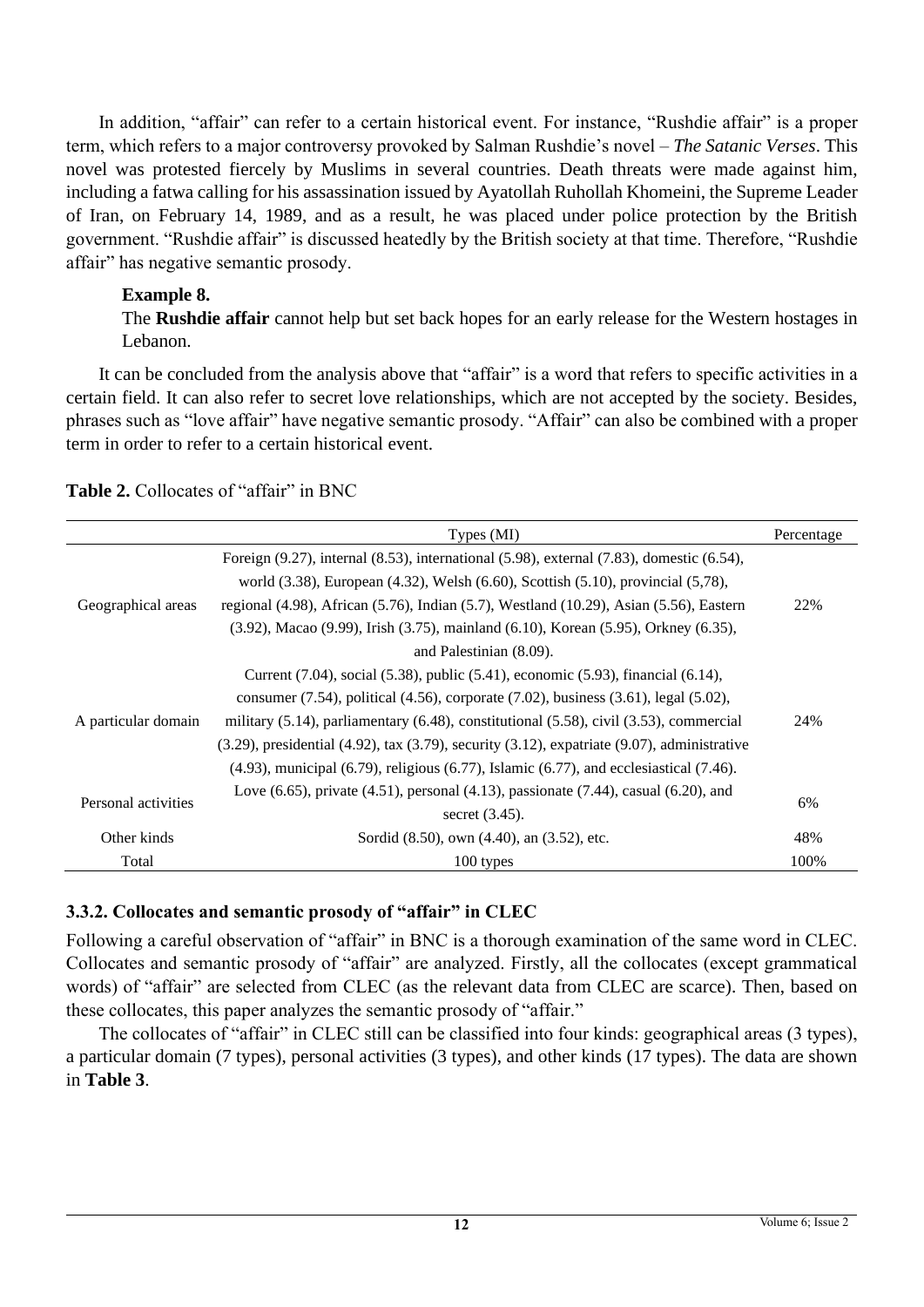## **Table 3.** Collocates of "affair" in CLEC

|                     | Types                                                                             | Percentage |
|---------------------|-----------------------------------------------------------------------------------|------------|
| Geographical areas  | World, international, and internal.                                               | 17.6%      |
| A particular domain | Trade, current, finance, diplomatic, revolutionary, personnel, and environmental. | 41.2%      |
| Personal activities | Your, love, family                                                                | 17.6%      |
| Other kinds         | women, school, moving, and important.                                             | 23.5%      |
| Total               | 17 types                                                                          | 100%       |

As can be seen from the data above, collocates of "affair" lack variety (only 17 types). It is obvious that Chinese English learners make some mistakes in the semantic prosody of "affair" as they tend to disregard the negative meaning of "affair" when it is used with "love."

#### **Example 9.**

"Don't be silly. Little girl." She behaved like an expert in **love affairs** when she tenderly patted on my shoulder.

The disciplines in GUFL are much looser compared to Dan Middle School; there you can smoke, drink, speak freely, and have **love affairs**. Students have free and colorful lives.

It can be seen from the examples above that Chinese English learners regard "love affair" as a romantic love relationship between young people. The reason why they make such mistakes may be that they only interpret the literal meaning of "love affair" but neglect the semantic prosody of this noun phrase, which may be a result of the teaching and learning methods in China, where students are required to remember words in their vocabulary list, without paying much attention to the actual context in which the words are used. As a result, students only remember the literal meaning of each word without understanding the usage of each word. Therefore, this is of no surprise that they would only know the literal meaning of the words they learn.

#### **3.3.3. Comparing the collocates and semantic prosody of "affair" in BNC and CLEC**

It can be concluded from the analysis above that "affair" is a word that is often used in the context of politics, economy, society, etc., and there are mistakes in the semantic prosody of "affair" among Chinese learners. For example, "love affair" is used negatively in BNC, but it is used non-negatively or even positively in CLEC, which may be caused by an incomplete understanding of English vocabulary. In addition, collocates of "affair" in CLEC are far less than that in BNC, indicating that Chinese learners' English vocabulary is rather small and lacks variety.

#### **3.4. Collocates and semantic prosody of "event"**

#### **3.4.1. Collocates and semantic prosody of "event" in BNC**

In this section, the collocates and semantic prosody of "event" are analyzed. Firstly, 100 collocates (MI > 3; span: 1L) of "event" are selected from BNC. Then, based on these collocates, this paper analyzes the semantic prosody of "event."

It is found that the collocates of "event" are much more than that of "affair." "Event" and "affair" share some collocates, such as "current," "social," "cultural," etc. In addition to the collocates they share, "event" has many other collocates. For example, "special event," "stressful event," "sporting event," etc. Moreover, it is found that "event" is more likely to be associated with personal feelings or attitude, while "affair" does not share this feature. For instance, "stressful event," "sad event," etc. Some of the typical collocates of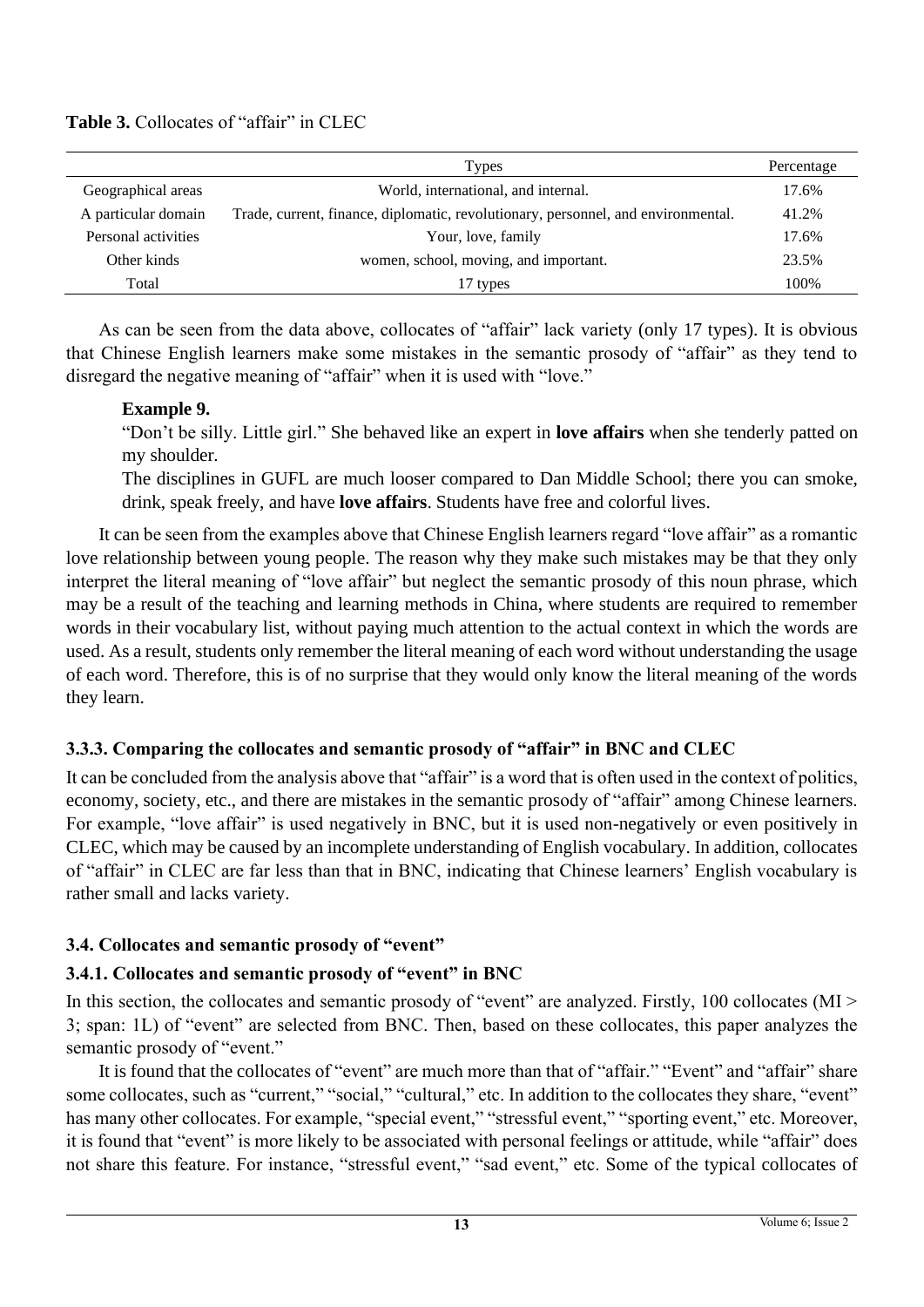#### "event" are listed in **Table 4**.

| Collocates       | MI   | Collocates    | MI   |
|------------------|------|---------------|------|
| Tragic           | 6.17 | Stressful     | 7.52 |
| Social           | 4.15 | Catastrophic  | 7.30 |
| Major            | 4.34 | Extraordinary | 4.44 |
| Sporting         | 8.52 | Sad           | 4.45 |
| Traumatic        | 7.94 | Historic      | 5.06 |
| Sponsored        | 7.02 | Current       | 3.29 |
| <b>Momentous</b> | 8.63 | Cultural      | 4.42 |

Table 4. Collocates of "event" in BNC

Based on the analysis of collocates and context of "event," it is not difficult to appreciate that the semantic prosody of "event" is generally neutral; for example, "cultural event," "sporting event," "major event," "sponsored event," "social event," etc. However, some of the collocates have strong negative semantic prosody, such as "stressful," "catastrophic," "tragic," "traumatic," etc. Some of the concordances are listed below.

#### **Example 10.**

His parting was a **traumatic event**, which burrowed conservative lovers of scenic beauty and wideopen spaces into direct conflict with the new breed of activists in their outlook.

He'd tried, in a roundabout fashion, on the telephone to get some information as to Harriet's means of support, pointing out that there might be others who should be informed of the **tragic event**.

Curiously enough, it was a **sad event** which did as much as anything in 1992 to help me put my own worries into perspective.

In addition, the phrase "in the event of," which is mentioned in section **3.2.**, has a strong negative semantic prosody, which means "if something bad happens."

## **Example 11.**

Very reassuring, Mr Gordon, we're not necessarily going to have a year's warning that that we're going to need these aircraft **in the event of** war.

A former commander of the SAS, who would be thrust into the frontline **in the event of** a terrorist attack, said, "Not only has he put the security of our royal family at risk, but he has also jeopardized the lives of the Special Air Service regiment troops.

All in all, "event" is a common word that has a wide variety of collocates. Its' collocates are much more than that of "affair." Besides, "event" can be associated with personal feelings or attitude, while "affair" cannot, which means that "affair" is more objective than "event." Generally speaking, "event" has a neutral semantic prosody, and a few of its collocates indicate that sometimes "event" is used with negative semantic prosody.

## **3.4.2. Collocates and semantic prosody of "event" in CLEC**

The collocates and semantic prosody of "event" in CLEC are analyzed in this section. Since the data from CLEC is scarce, all of its collocates (except grammatical words) are listed in **Table 5**.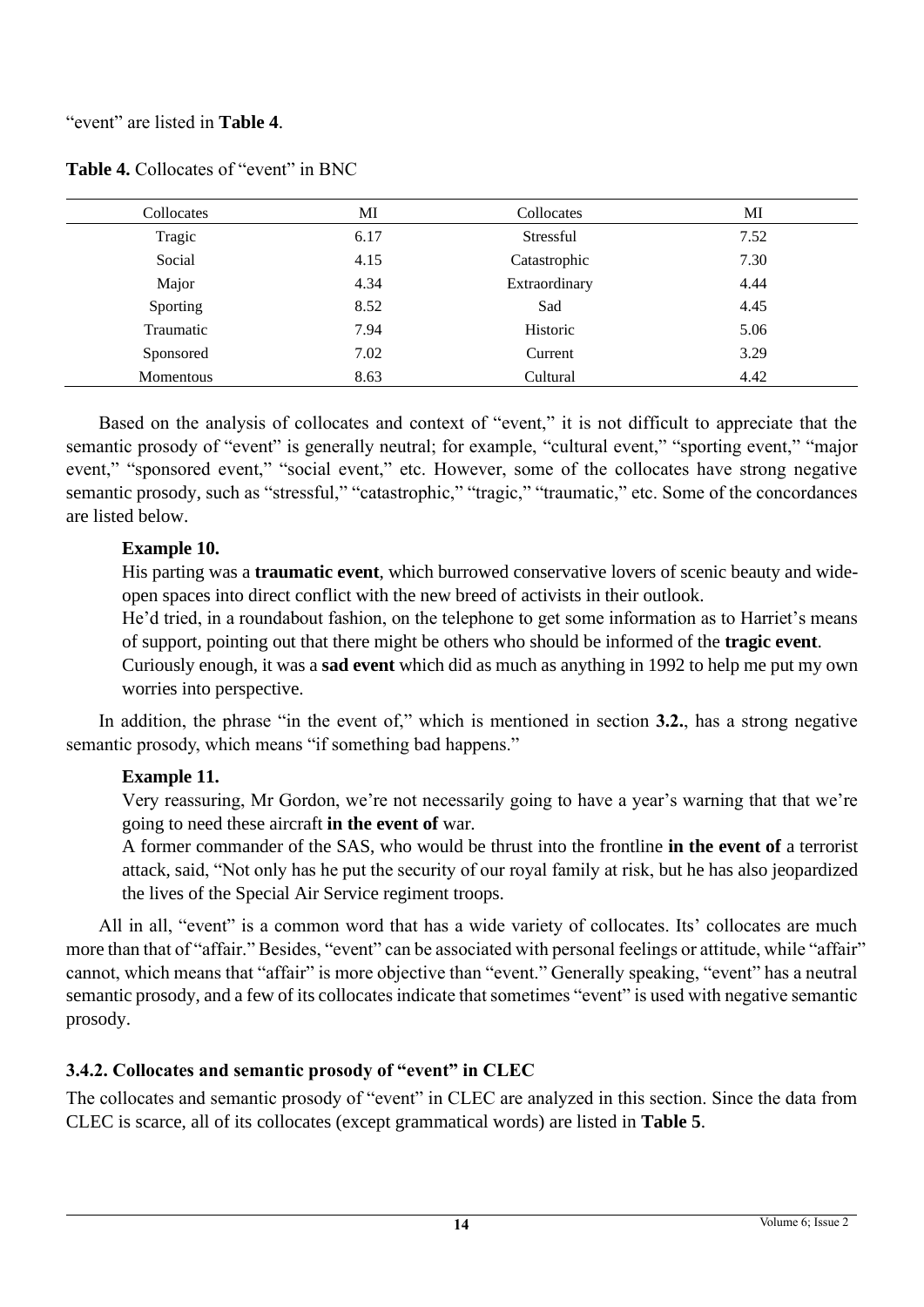| Collocates | Frequency | Collocates | Frequency |
|------------|-----------|------------|-----------|
| Natural    | Q         | Great      |           |
| Current    | 6         | Sporting   |           |
| Important  | 4         | Murder     |           |
| World      | 2         | Large      |           |
| Exciting   | 2         | Killing    |           |
| <b>New</b> |           | Sudden     |           |

**Table 5.** Collocates of "event" in CLEC

Similarly, the collocates of "event" in CLEC are much more than that of "affair," and some phrases express personal feelings or attitude, such as "great event" and "exciting event." However, the phrase "in the event of" is not included in CLEC, which may be caused by scarce data or a result of the limited language proficiency of Chinese English learners. In addition, as can be seen from **Table 5**, "natural event" occurs nine times. After analyzing the whole text of "natural event," it is noted that "natural event" is used to describe "euthanasia," which is an assigned topic of students' essays; that is the reason for the frequent occurrence of "natural event" in CLEC.

Based on the analysis of collocates and context of "event," it is not difficult to appreciate that the semantic prosody of "event" is also generally neutral in CLEC; for example, "world event," "large event," etc. However, there are still some collocates that have negative semantic prosody, such as "murder."

### **Example 12.**

Before they graduate from high schools, they have watched 350,000 advertisements and 19,000 **murder events** on television. Transmission of aggression may lead to the imitation of aggressive morals.

Although "killing event" seems to be negative, it has neutral semantic prosody. It is part of the phrase "mercy killing event," which denotes euthanasia. The context of "killing event" is extracted from the corpus.

## **Example 13.**

In addition, mercy killing is humane; it is a measure to hasten the death of human beings for the sake of mercy. The court considers euthanasia as murder in the beginning during the emergence of this phenomenon. The most famous mercy **killing event** in America's history involves Dr. Herman N. Sanders, who had given his patient four lethal injections of air, resulting in painless death in minutes.

## **3.4.3. Comparison of collocates and semantic prosody of "event" in BNC and CLEC**

It can be summarized from the analysis above that collocates of "event" in CLEC lack variety, indicating that the vocabulary of Chinese English learners is rather small. In terms of semantic prosody, there is no significant difference between native English speakers and Chinese English learners. In addition, since the CLEC data are collected from the assigned essays of Chinese students, the given topics of their essays occur frequently in the corpus, which may affect the results.

## **4. Conclusion**

This study proves that corpora analysis is an effective way to differentiate synonyms. Corpus is a dynamic reflection of the actual usage of a certain language, which is an advantage that traditional dictionaries do not have. Besides, in this paper, it is found that the vocabulary of Chinese English learners is rather small. Therefore, Chinese students have to make effort to expand their vocabulary. Additionally, this paper